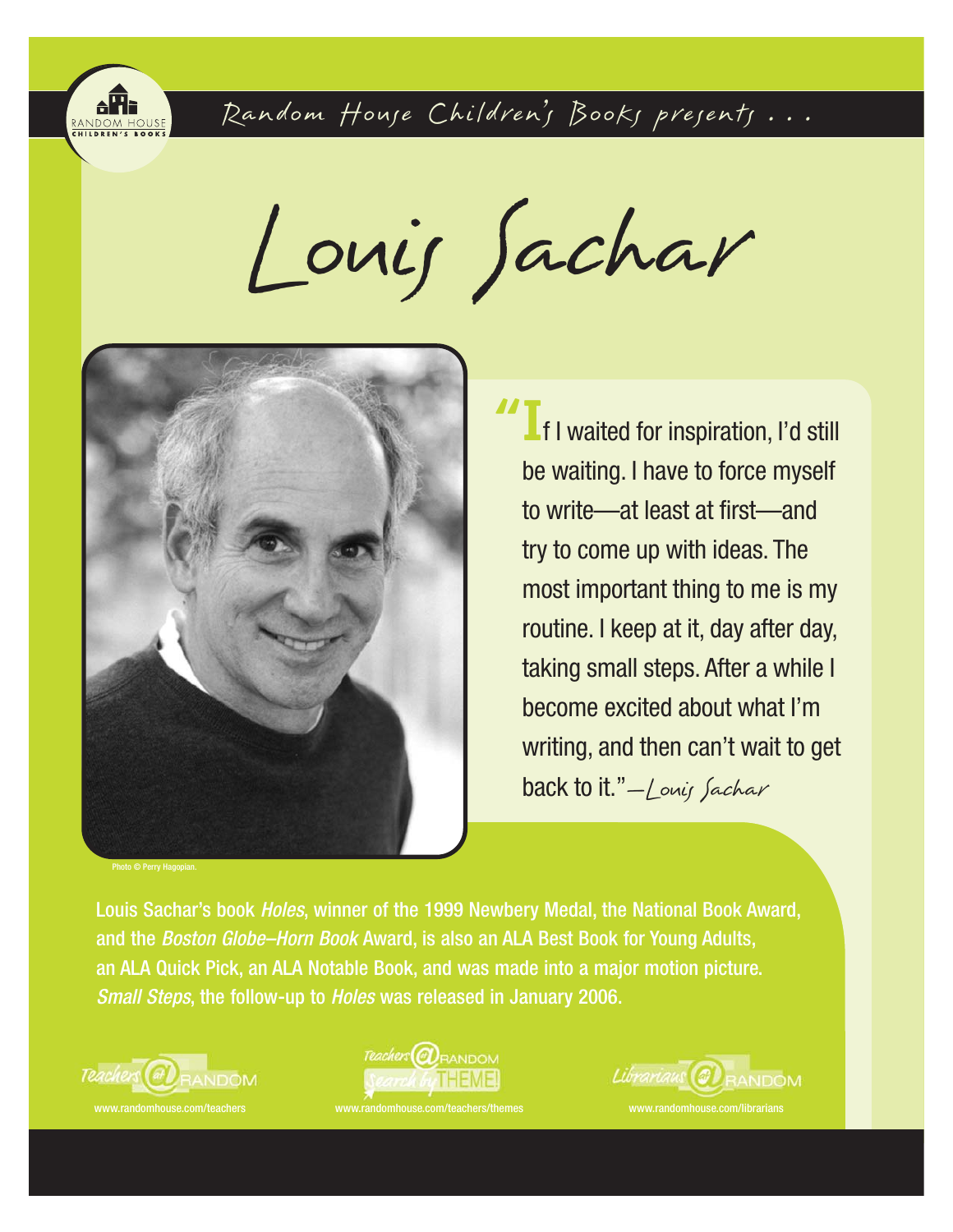# A Note from the Author

I 'm sitting in my office, which is located over the garage of my house in Austin, Texas. My dogs, Lucky and Tippy, are here with me. They are the only people allowed in my office when I'm writing.

Lucky seems to understand that. He growls at my wife or my daughter if they try to enter. Maybe he senses me growling on the inside. I don't like being interrupted. Writing is a kind of self-hypnosis. Interruptions break the spell, and it's sometimes hard to get back.

I generally write for about two hours a day, the first thing every morning. After two hours, I find myself losing energy and concentration. It's best to quit while I'm still excited about the story. Then it will be easier to get started tomorrow.

I couldn't write for a longer period, even if I wanted. Tippy has learned my schedule. After two hours, she taps me with her paw, barks, howls, and otherwise lets me know it's time for her walk.

I never talk about a book until it is finished. It took me a year and

a half to write *Holes*, and I never told anyone anything about it during all that time.

I do this for a variety of reasons, but mainly motivation. By not allowing myself to talk about it, the only way I can let it out, is to finish writing it.

I write five or six drafts of each book. I start with a small idea, and it grows as I write. My ideas come to me while I'm writing. The story changes greatly during the first few drafts. By the time a book is finished, it is impossible for me to say how I got the various ideas.

I was born March 20, 1954, in East Meadow, New York. My father worked on the 78th floor of the Empire State Building. When I was nine, we moved to Tustin, California.

I went to college at the University of California, at Berkeley. During my last year there, I helped out at an elementary school—Hillside School. It was my experience there that led to my first book, Sideways Stories from Wayside School, which I wrote in 1976.

I attended Hastings College of the Law in San Francisco and graduated in 1980. I worked part-time as a lawyer for eight years as I continued to write children's books.

My wife's name is Carla. When I first met her, she was a counselor at an elementary school. She was the inspiration behind the counselor in There's a Boy in the Girls' Bathroom. We were married in 1985. Our

> daughter, Sherre, was born in 1987. She was four years old when I started writing the Marvin Redpost series. That's why Marvin has a four-year-old sister.

In my spare time, I like to play bridge and tennis. I'm a much better bridge player than tennis player. The other evening,

I played tennis with a teacher. She clobbered me. When I found out she was a fourth-grade teacher, I told her who I was. She was very impressed. She couldn't wait to tell her class she had killed Louis Sachar playing tennis!

One thing I always want to know about my favorite authors is who their favorite authors are, so I will end with that. My list includes Margaret Atwood, E. L. Doctorow, J. D. Salinger, Kurt Vonnegut, Kazuo Ishiguro, Flannery O'Connor, Rex Stout, Katherine Patterson, and E. B. White.

(Tippy is beginning to whine. Now she's tapping my  $leg. . . .)$ 

"I never talk about a book until it is finished. . . . I do this for a variety of reasons, but mainly motivation."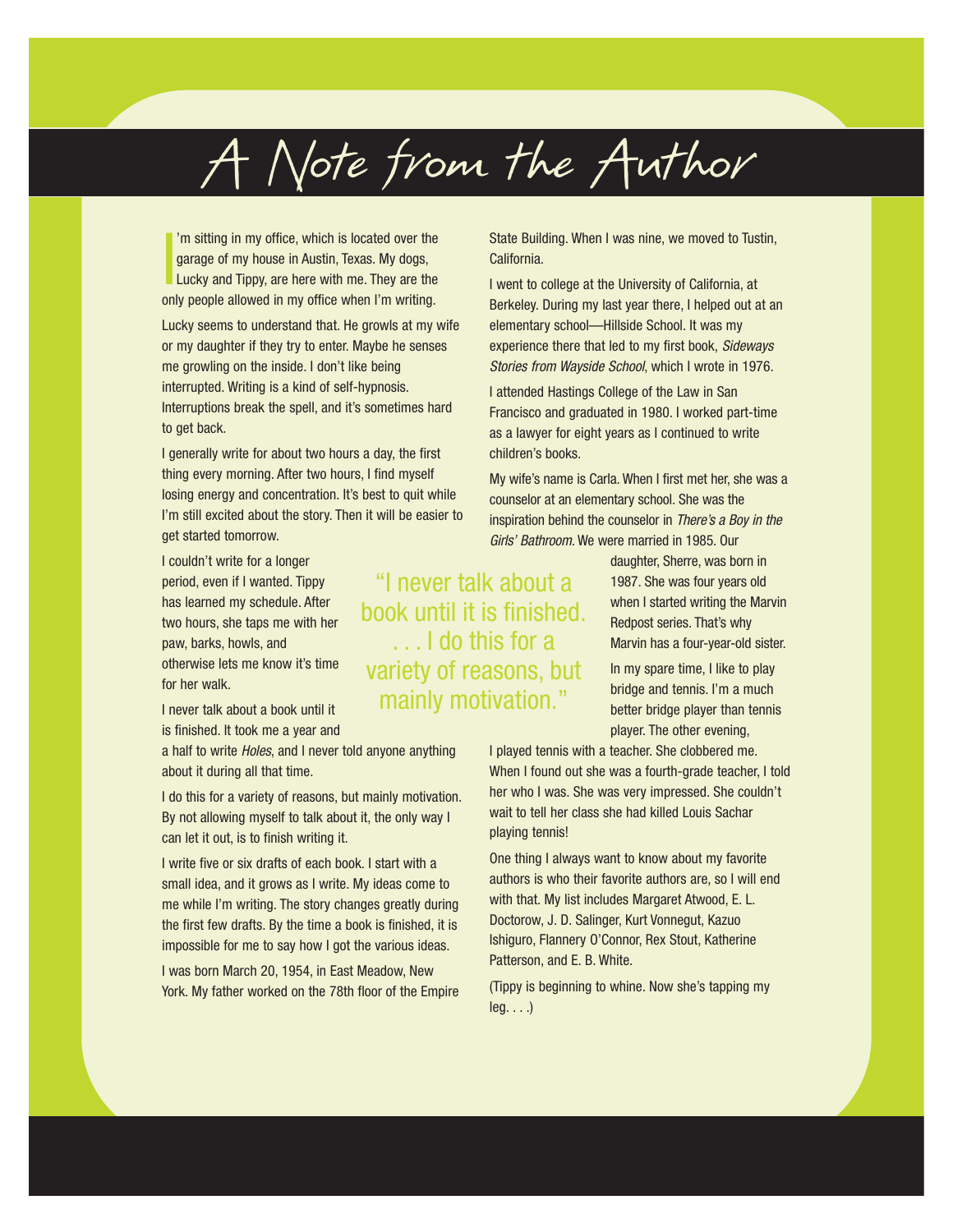Praise



#### *SMALL STEPS*

★ "Holes fans will be thrilled by the tightening of the plot elements to a single, suspenseful point, and they will eagerly follow the sometimes stumbling, sometimes sprinting progress of Sachar's fallible yet heroic protagonist." —Booklist, Starred

*THE BOY WHO LOST HIS FACE*

"Readers will empathize with David's troubles and cheer his triumph in this delightful, funny book." —Publishers Weekly

#### *DOGS DON'T TELL JOKES*

"Readers will laugh at Gary's good jokes and groan at his clunkers while they cheer his transformation from goon to legitimate comedian." —Booklist

#### *HOLES*

 $\star$  "We haven't seen a book with this much plot, so suspensefully and expertly deployed, in too long a time. . . . Louis Sachar has long been a great and deserved favorite among children, despite the benign neglect of critics. But Holes is witness to its own theme: what goes around, comes around. Eventually." —The Horn Book, Starred

★ "A multitude of colorful characters coupled with the skillful braiding of ethnic folklore, American legend, and contemporary issues is a brilliant achievement. There is no question, kids will love Holes."

—School Library Journal, Starred

## **MARVIN REDPOST:** *WHY PICK ON ME?*

"The hilarious portrayal of grade-school relationships has tremendous child appeal." —The Horn Book

## **MARVIN REDPOST:** *IS HE A GIRL?*

"Sachar writes for beginning readers with a comic simplicity that is never banal. Here he gets a lot of fun out of the identity confusion, and kids will love the frankness about grade-school gender wars and social taboos." —Booklist

#### **MARVIN REDPOST:**  *ALONE IN HIS TEACHER'S HOUSE*

"Sachar's finely tuned sense of how children think and feel make this fourth book about Marvin and his comic misadventures entertaining." —The Horn Book

## **MARVIN REDPOST:** *A FLYING BIRTHDAY CAKE?*

"Clipped sentences and short paragraphs are not only just right for new readers, they're just right for the story—a smart, funny twist on the new-kid theme, reminding us that everyone feels alienated at one time or another."

—The Horn Book

## *THERE'S A BOY IN THE GIRLS' BATHROOM*

"A humorous and immensely appealing story."

—Kirkus Reviews